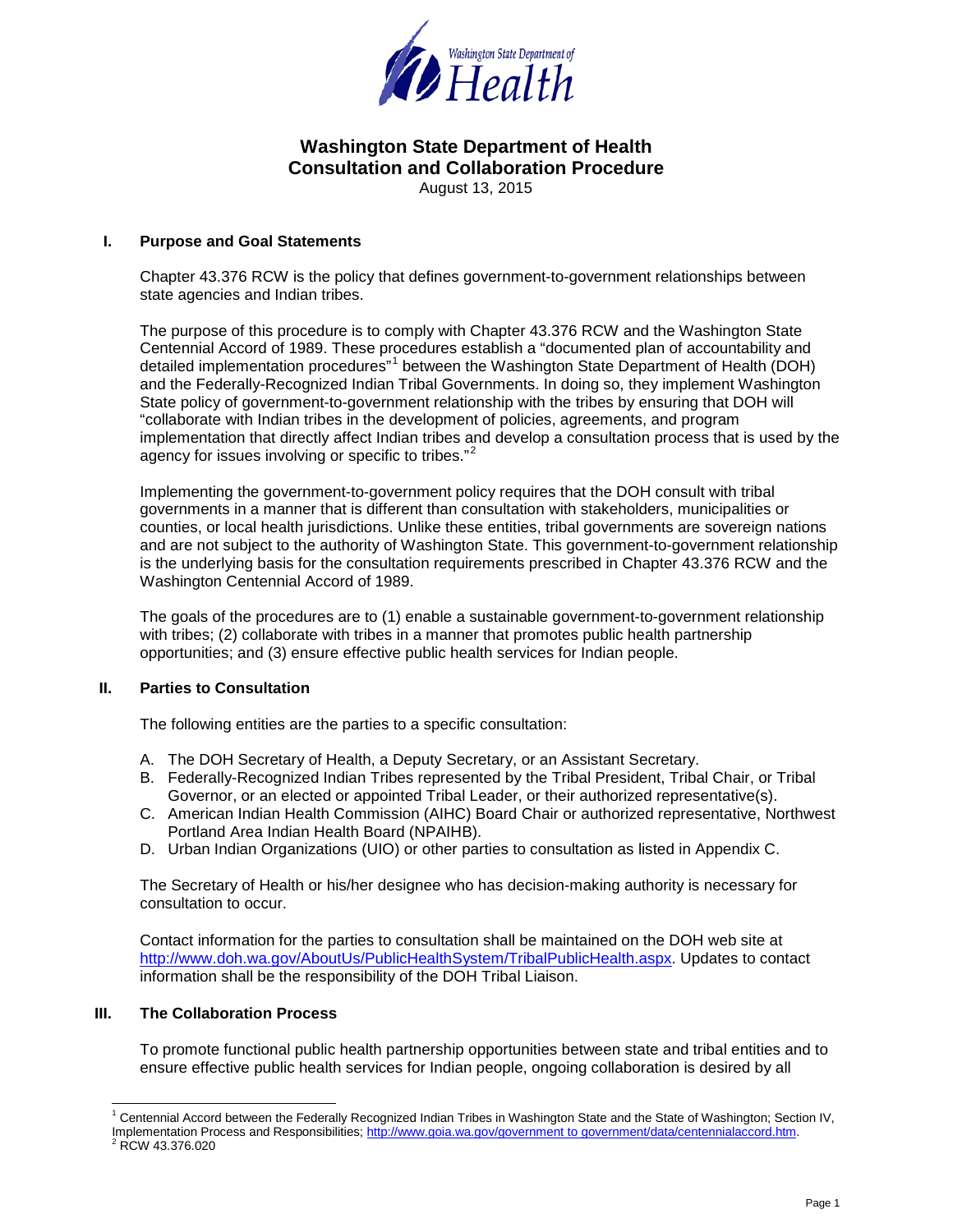parties. This collaboration may occur through participation on workgroups, task forces, listening/sounding board sessions, tribal council, or other meetings. These forums for collaboration may be limited to DOH employees and tribes or may include other stakeholders and partners.

Tribal-specific forums have been created between DOH and the tribes for ongoing collaboration. These forums may be used to make recommendations as to which DOH policies or actions have tribal implications and therefore require consultation as outlined in Section IV below. The collaboration process will also be used to satisfy legal requirements for DOH to collaborate prior to consultation.

- A. Consultation at the Leaders Health Summit
- B. Participation at AIHC meetings
- C. Quarterly DOH and AIHC leadership calls
- D. Fireside Chat associated with the annual Tribal Emergency Preparedness Conference
- E. Listening sessions

These forums may be held in person, via conference call or webinar, or other means agreed to by the parties. Necessary tribal and agency subject matter experts and decision-makers should be present to explain issues, discuss concerns, and help identify recommendations. Meetings will include DOH representatives, including the DOH Tribal Liaison, tribal leaders, AIHC, and other identified parties as appropriate.

Notice regarding the meetings will be emailed to all parties to consultation and posted on both the DOH and AIHC websites fifteen (15) days prior to discussions. Exceptions to the timeline can be made for time sensitive and other issues, as agreed to by parties.

These collaboration and pre-consultation meetings can be a component of the consultation process, but are not a substitute for the requirement to conduct consultation as outlined in "Consultation Forum" section of this document.

### **IV. The Consultation Process**

A. When Consultation Must Occur

As noted in Section 1, DOH will collaborate with Indian tribes and other parties listed in Section II, prior to the development of policies, agreements, and program implementation that directly affect Indian tribes and Urban Indian Organizations.

B. Determination of Whether a Policy, Agreement, or Program Implementation Affects the Other Party

The DOH Secretary of Health will engage tribal leadership in consistent, meaningful consultation regarding all aspects of public health programs, services, functions, and activities impacting or targeting tribal communities, people, and families, and/or resources on which they depend.

The Secretary will seek the concerns and advice of tribal leaders on how programs, services, functions, and other DOH activities should be carried out in tribal communities to ensure benefit to tribal people in a manner that enhances the tribes' ability to decide, plan, and care for themselves and their families.

In addition, any entity listed in the "Parties to Consultation" Appendix C can request a preconsultation meeting using mechanisms in Section III or a consultation meeting using the form in Appendix A. To the extent permitted by law, DOH shall not proceed on any policy or action that has tribal implications or is not required by law, unless and until DOH, prior to proceeding on the policy or action, has adhered to the consultation process.

The Secretary of Health will determine what issues will be taken to consultation based on input and recommendations received from the tribal specific forums referenced in Section III above.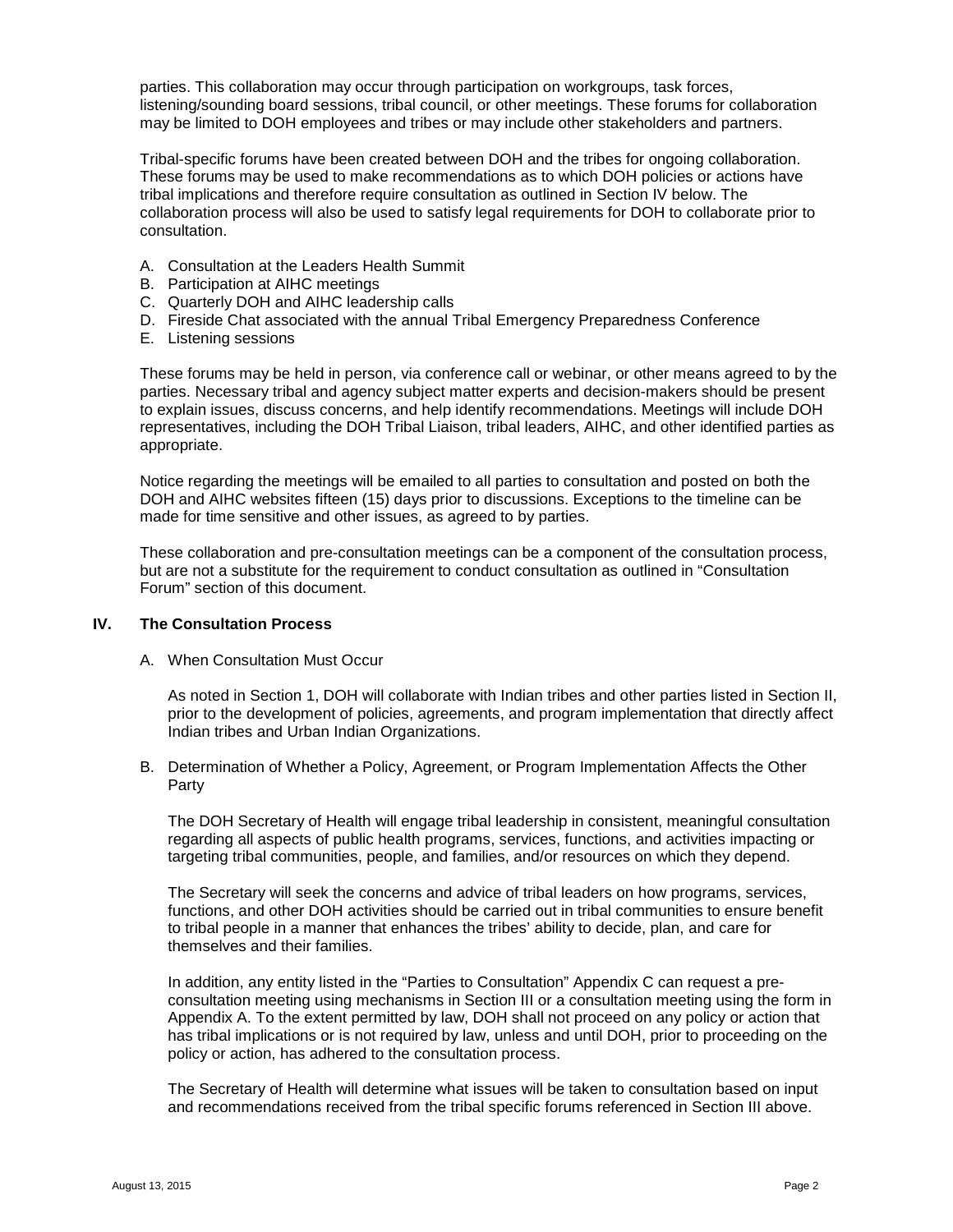Examples of issues requiring consultation include, but are not limited to:

- 1. Changes to the state or local governmental public health system
- 2. Grant applications or special projects involving tribal communities
- 3. Proposed legislation
- 4. Development of health education materials directed at tribal populations
- 5. Program and fiscal monitoring issues related to tribal contracting
- C. Disagreement Regarding Need for Consultation, Decisions, or Outcomes

To minimize disagreements about the need for consultation, decisions, or outcomes (prior to DOH action) and to assure effective cooperation and collaboration, requests for consultation will be circulated to identified tribal liaisons at tribes and the department. This action will provide a record of cooperation and collaboration that can be supported by tribal and state government and prevent expensive and unnecessary delays needing to be corrected.

D. Consultation Forums

Consultation forums may be in person meeting(s) at specified locations, webinars, or teleconferences, unless otherwise mutually agreed upon between the parties, as issues are identified.

- 1. In person meetings is the preferred forum.
- 2. Parties invited to the consultation may choose an alternative forum for consultation or alternate date, but must request the alternative forum and/or date within ten (10) days of receipt of the letter (Appendix A).
- 3. Written notification is sent to parties to consultation and must include where and how the consultation is to occur.

In addition to or in lieu of a meeting, parties may also submit written comments to the Department of Health for consideration.

A consultation meeting between agency and tribal leadership shall occur during (or in conjunction with) the AIHC Tribal Leaders Health Summit. The summit provides an opportunity for leadership to discuss public health issues of importance to tribes and the agency.

E. DOH Consultation Requests

If DOH requests consultation, a written request must be sent to the consultation parties at a minimum of at least fifteen (15) days prior—thirty (30) days when practical—to the scheduled consultation by the Secretary of Health or designee.

The written request must identify the proposed policy or action and provide an estimate of its impact on AI/AN people, their providers, and/or the tribes.

All DOH requests for consultation will be sent through email and regular mail to the tribal official and the AIHC. Requests will also be posted on the DOH website at [http://www.doh.wa.gov/AboutUs/PublicHealthSystem/TribalPublicHealth.aspx.](http://www.doh.wa.gov/AboutUs/PublicHealthSystem/TribalPublicHealth.aspx)

### F. Tribal Consultation Requests

If an entity listed in Section II, "Parties to Consultation," requests consultation, a written request shall be sent to the DOH Secretary of Health. The written request shall identify the DOH proposed policy or action that requires consultation.

DOH will have fifteen (15) days to acknowledge receipt of request for consultation. Consultation will be scheduled within 45 days, unless otherwise requested by tribes.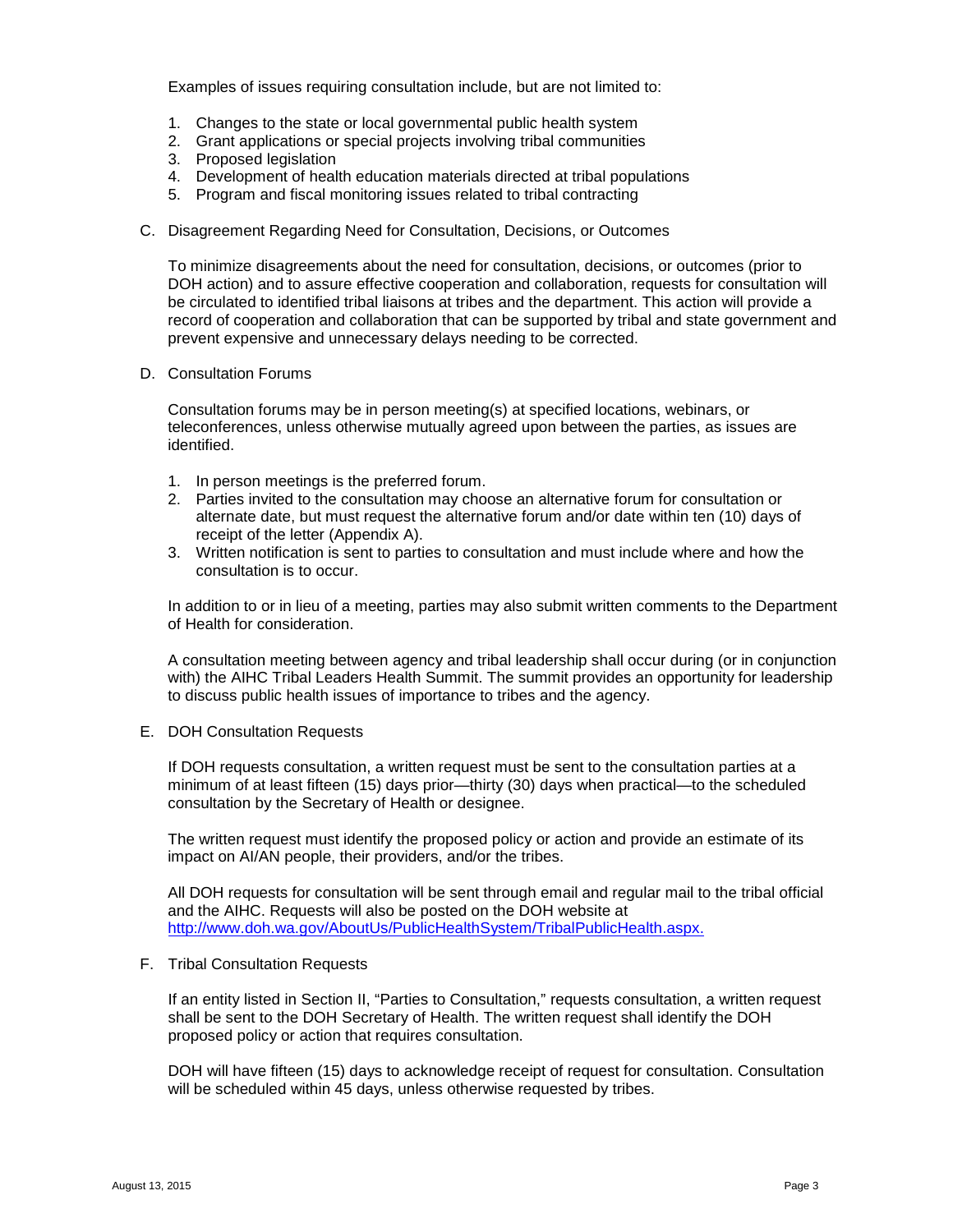### G. Consultation Meeting

In order for consultation to be meaningful, as noted in Requirements of Consultation, the following actions shall occur at all tribal consultations:

- 1. Meeting will be held in a mutually agreeable public forum;
- 2. Parties identified in Section II, "Parties to Consultation," shall be present;
- 3. Identification and full explanation of the issue, proposed action, or policy that is basis of the consultation request shall be provided;
- 4. Opportunity for all parties to further collaborate, ask questions, provide feedback, criticisms, etc., shall be afforded;
- 5. Proposal of DOH action in specific response to other party's questions, feedback, criticisms etc., shall be provided;
- 6. DOH will maintain records, to include minutes from consultation meetings; **AND**
- 7. Records shall be made available to all parties listed in Section II, "Parties to Consultation," upon request.
- H. Action Required after Policy Decision

The Department of Health will communicate to all parties listed in "Parties to Consultation" section within three (3) days of the time a decision is made to implement a proposed policy or action. Such communication shall be made via the DOH website, electronic mail, and alternative delivery services (fax, regular mail, etc.). DOH will maintain records of its tribal consultation activities including minutes from consultation meetings. Such records shall be made available to all parties in Appendix C.

After consultation, DOH will provide tribes a summary of consultation discussions which includes tribal feedback provided. The Secretary will ask for tribal concurrence regarding information provided in the summary. The summary will include the rationale for decision(s) made.

### **V. Appointment of Tribal Liaison**

DOH will designate an agency Tribal Liaison to facilitate and monitor continued exchange of information and resolution of issues, serve as the principal point of contact for the consultation parties and DOH, attend and present agency updates at tribal meetings, and facilitate communication.

The DOH Tribal Liaison will ensure DOH leadership and other appropriate program staff are informed of major tribal concerns or issues; facilitate training related to Centennial Accord requirements, government-to-government relations, and policies; coordinate development of Centennial Accord Plans; and prepare the agency for annual Centennial Accord meetings.

The DOH Tribal Liaison will work with the Governor's Office of Indian Affairs, tribes, and other interested parties to facilitate implementation and modification of this policy as needed.

The DOH Tribal Liaison will not be a substitute for the required agency representative listed in "Parties to Consultation."

The DOH Tribal Liaison will report to the DOH Secretary of Health, who may delegate the day-to-day supervision of this person to another member of the Secretary's Executive Team.

There will be tribal representation on the recruitment and selection process of the DOH Tribal Liaison.

### **VI. Sovereignty and Disclaimer**

DOH respects the sovereignty of each tribe located in Washington State, and each tribe respects the sovereignty of the state of Washington. In executing this procedure, no party waives any rights, including treaty rights, or immunities, including sovereign immunities or jurisdiction.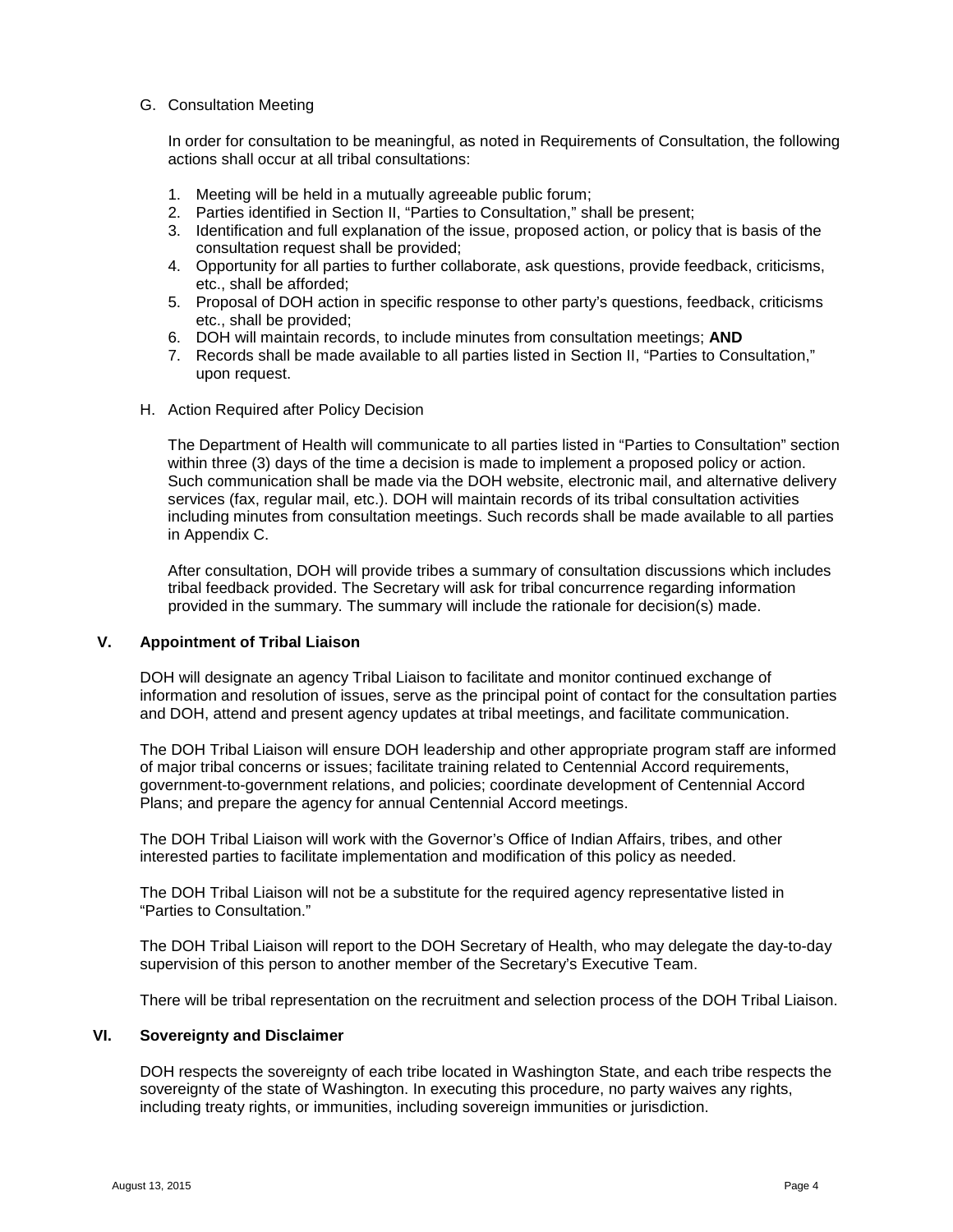This procedure does not diminish any rights or protections afforded other Indian persons or entities under state or federal law, including the right of each of the parties to elevate an issue of importance to any decision-making authority of another party, including, where appropriate, to the Governor of Washington State or Region X Administrator of the US Department of Health and Human Services.

### **VII. Review, Approval, and Effective Date**

The DOH Secretary of Health will be responsible for coordinating any updates or rescinding of this procedure or its associated procedure(s). The DOH Secretary of Health has full authority to review and approve this policy and associated procedure. The Secretary of Health also has the authority to delegate this responsibility.

This policy will be effective on August 13, 2015, and will be reviewed at the request of any of the parties referenced in "Parties to Consultation" section.

APPROVED BY:

John Wiesman, Secretary of Health Washington State Department of Health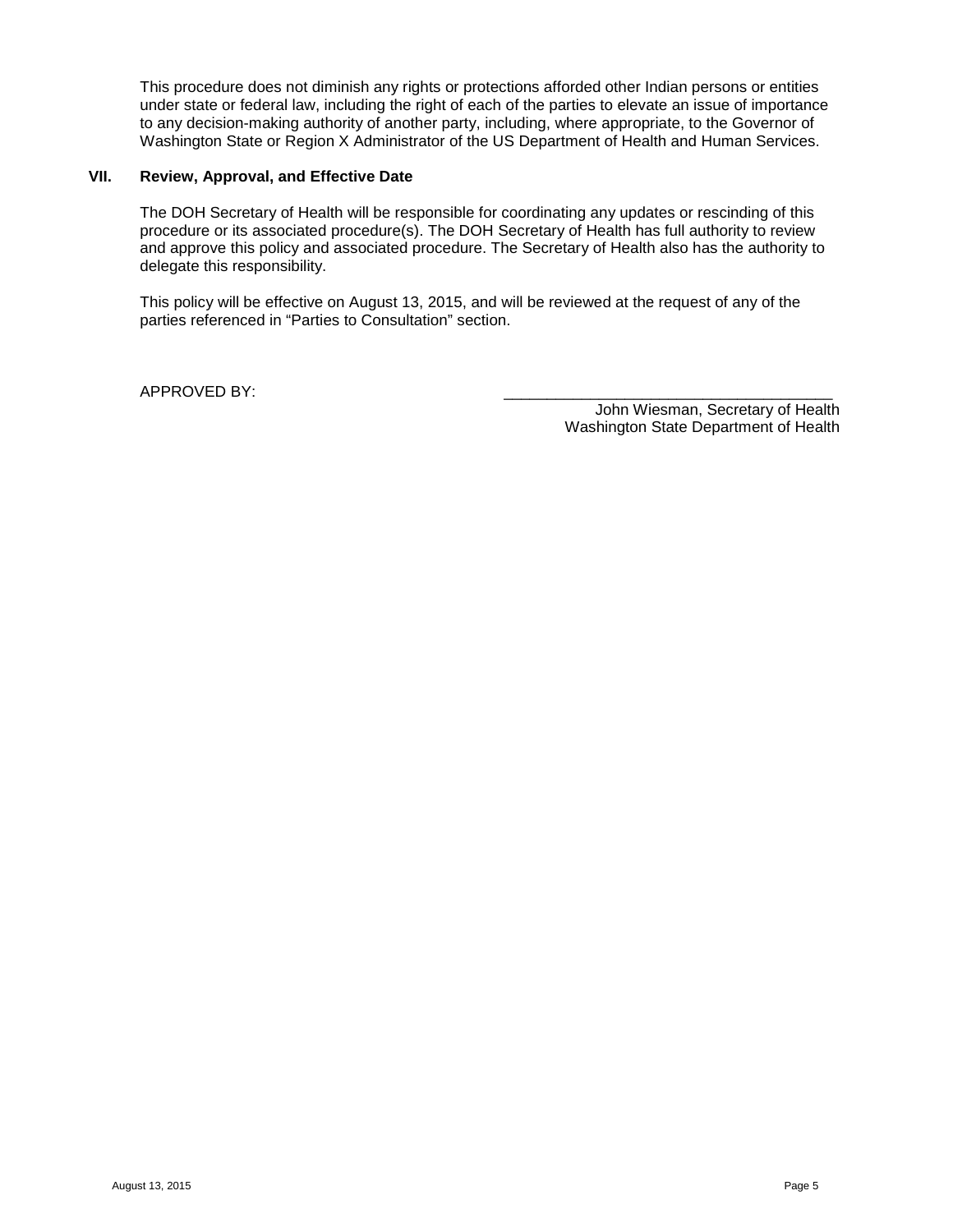

August 13, 2015

## **APPENDIX A: CONSULTATION LETTER**

**Date**

Party to Consultation Address 1 Address 2

**Re: [Insert consultation issue]**

Dear PARTY TO CONSULTATION:

The Washington State Department of Health is proposing the following policy or action:

#### **[Include appropriate proposed policy or action documentation with this letter]**

The Department of Health would like to initiate government-to-government consultation with [**insert party name]** for this proposed policy or action.

The above policy or action will impact tribal and urban Indian organizations by:

The above policy or action **will/will not** have a financial impact upon tribes and urban Indian organizations in Washington State. This financial impact is estimated to be .

Tribal Consultation is scheduled for **[date]** at **[time]** a.m./p.m. at **[location]**. [*NOTE: provide a date at least 15 days (30 days when practical) from date of this letter*] If you would prefer an alternate date or location, please make this request on the attached tribal response form by **[date at least 10 days from receipt of this letter]**.

In lieu of or in addition to this meeting, we invite your comments on this proposed policy or action.

Your response to this letter and update to your contact information is greatly appreciated. We also invite comments regarding any other tribal concern the proposed policy or action may raise. Please provide a response by **[date at least 10 days from receipt of this letter]** so we may discuss the proposed policy or action and any of those identified areas of interest. Should you have any questions about this proposed policy or action, you may contact [**include name, phone number, and address of tribal coordinator here]**.

Sincerely,

John Wiesman, DrPH, MPH Secretary of Health (**or leadership designee and title)**

cc: American Indian Health Commission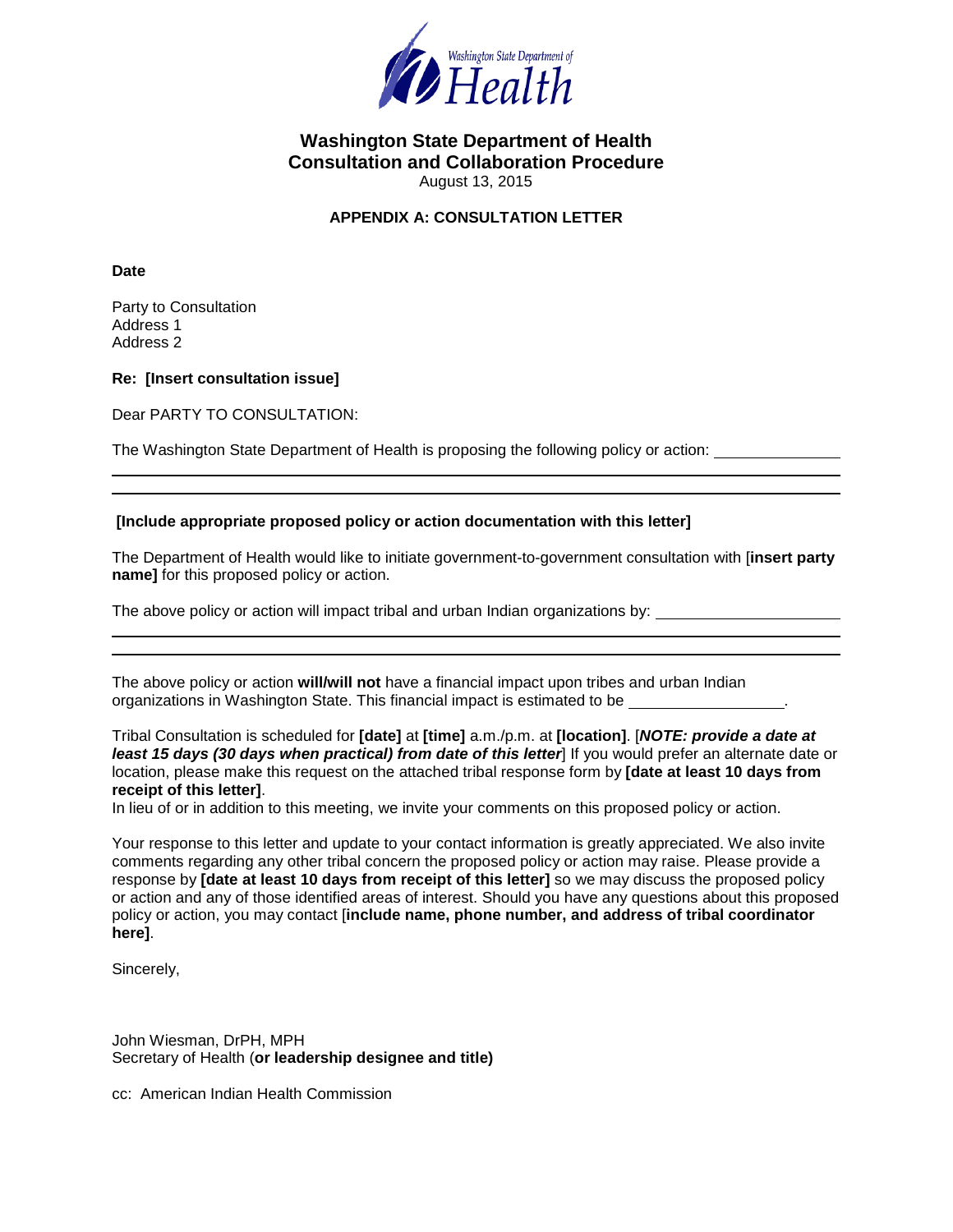

August 13, 2015

## **APPENDIX B: CONSULTATION PARTY RESPONSE FORM**

## **Consultation Party Response Form for [Name of Tribe/AIHC/Urban Indian Organization]**

| <b>Date</b>                                                                                                                                                                                                                          |                                                                                               |
|--------------------------------------------------------------------------------------------------------------------------------------------------------------------------------------------------------------------------------------|-----------------------------------------------------------------------------------------------|
|                                                                                                                                                                                                                                      |                                                                                               |
| Response to this request for consultation:                                                                                                                                                                                           |                                                                                               |
| further on this issue.                                                                                                                                                                                                               | Thank you for the information and initiation letter; however, we do not need to consult any   |
| regarding this issue.                                                                                                                                                                                                                | We do not have a comment or concern at this time, although we request continued notification  |
| We wish to consult on this issue at the time and location referenced in the enclosed letter.                                                                                                                                         |                                                                                               |
| letter. Please contact us at the number listed below to schedule this time.                                                                                                                                                          | We wish to consult on this issue at an alternate time and location referenced in the attached |
| Signature of individual completing form                                                                                                                                                                                              | Date                                                                                          |
| Name and Title (Print)                                                                                                                                                                                                               | Name of Tribe/AIHC/Urban Indian Organization                                                  |
| Has there been a change to your authorized representative? If so, whom should we contact about<br>this issue if you are interested in further discussing this issue or receiving additional information?                             |                                                                                               |
|                                                                                                                                                                                                                                      |                                                                                               |
| Phone number: <u>contract the contract of the contract of the contract of the contract of the contract of the contract of the contract of the contract of the contract of the contract of the contract of the contract of the co</u> |                                                                                               |

Fax number: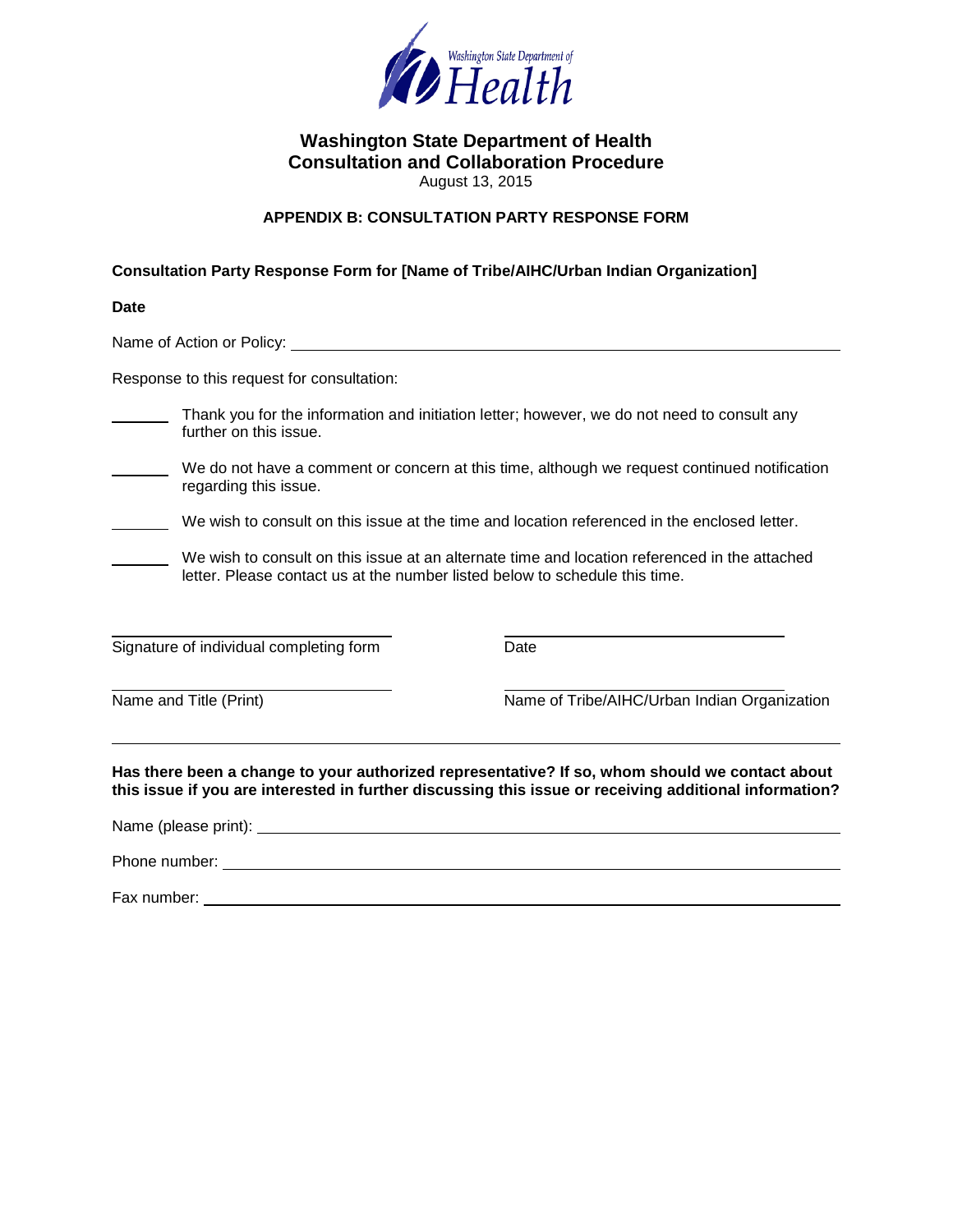

August 13, 2015

## **APPENDIX C: PARTIES TO CONSULTAION**

## **TRIBES**

- Colville Confederated Tribes
- Confederated Tribes of the Chehalis Reservation
- Confederated Tribes of the Yakama Indian Reservation
- Cowlitz Tribe
- Hoh Tribe
- Jamestown S'Klallam Indian Tribe
- Kalispel Tribe
- Lower Elwha Klallam Tribe
- Lummi Nation
- Makah Tribe
- Muckleshoot Tribe
- Nisqually Tribe
- Nooksack Tribe
- Port Gamble S'Klallam Tribe
- Puyallup Tribe
- Quileute Tribe
- Quinault Nation
- Samish Nation
- Sauk-Suiattle Tribe
- Shoalwater Bay Tribe
- Skokomish Tribe
- Snoqualmie Tribe
- Spokane Tribe
- Squaxin Island Tribe
- Stillaguamish Tribe
- Suquamish Tribe
- Swinomish Tribe
- Tulalip Tribe
- Upper Skagit Tribe

## URBAN INDIAN ORGANIZATIONS

- Seattle Indian Health Board
- NATIVE Project of Spokane

## RECOGNIZED AMERICAN INDIAN ORGANIZATIONS (RAIO) – *State & Regional*

- American Indian Health Commission (AIHC)
- Northwest Portland Area Indian Health Board (NPAIHB)
- Northwest Tribal Emergency Management Council (NWTEMC)
- South Puget Intertribal Planning Agency (SPIPA)
- Northwest Washington Indian Health Board (NWIHB)
- Small Tribes of Western Washington (STOWW)
- Affiliated Tribes of Northwest Indians (ATNI)
- Spokane Tribes of Indians
- Chief Seattle Club
- United Indians of All Tribes Foundation

## TRIBAL ORGANIZATIONS – *National*

- National Indian Health Board
- National Congress of American Indians
- National Tribal Emergency Management **Council**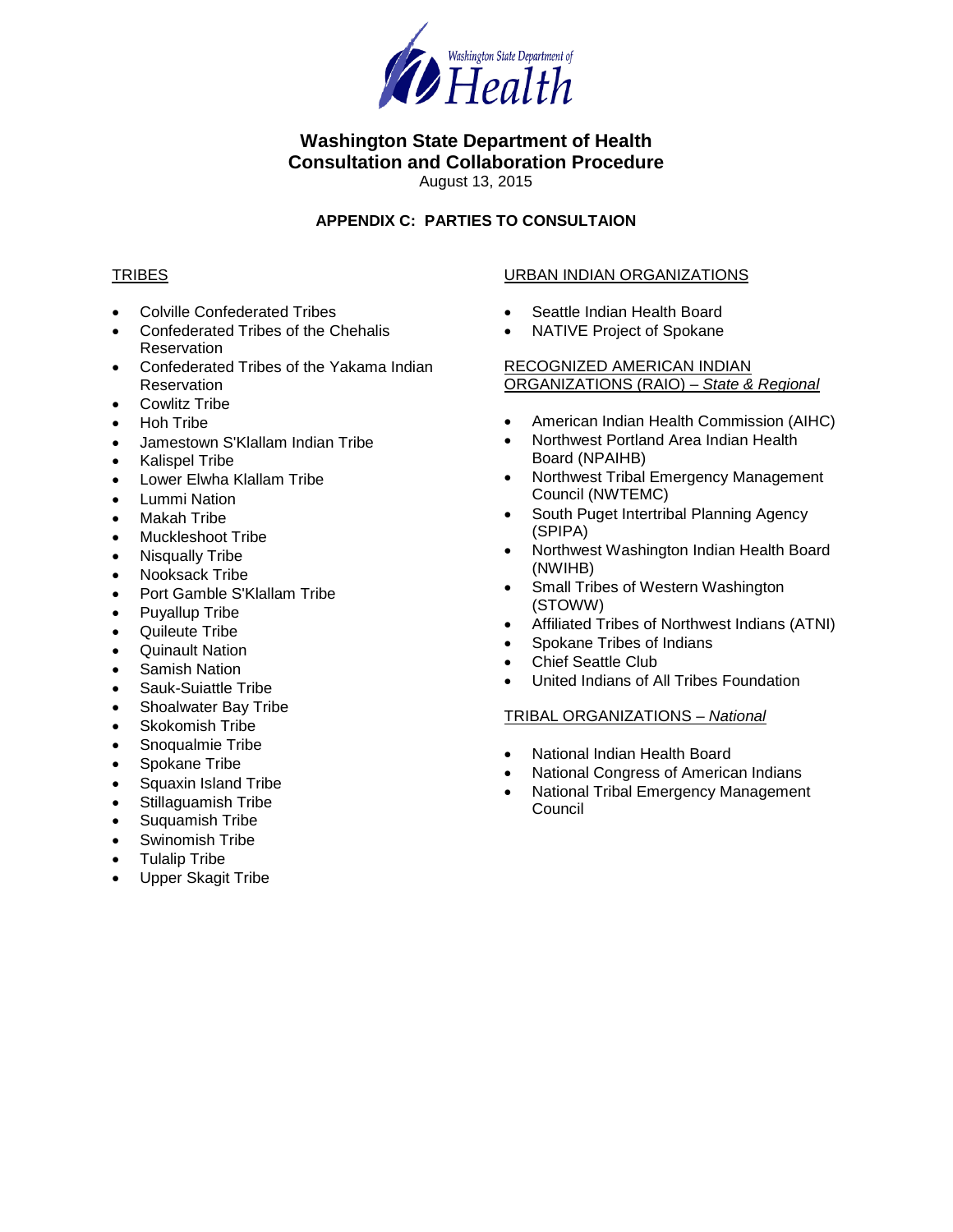

August 13, 2015

## **APPENDIX D: DEFINITIONS**

## **Consultation:**

Conducted when a specific policy, document, or program is being developed that may impact or affect tribes. Consultation **must** occur before a final draft is approved.

- Consultation means respectful, constructive communication in a cooperative process that works toward a consensus before a decision is made or an action is taken.
- Consultation is a process, not a guarantee of agreement on outcomes.
- Consultation may appropriately be held between the Washington State Department of Health and tribal officials or their designees.
- Consultation occurs whenever officials and/or their designees meet or exchange written correspondence to discuss any issue(s) concerning either party.

### **Collaboration:**

A working relationship between parties to identify issues, solve problems, and create solutions.

• Collaboration with tribes may begin with or result in listening sessions and evolve into needing to seek formal tribal consultation.

### **Listening Sessions:**

Gather information or gain understanding about complex tribal issues.

- The process is focused on seeking input.
- State agency staff will have an opportunity to develop a deeper appreciation for the unique needs and concerns of each tribal nation in attendance. Common themes may emerge but there will also be unique perspectives.

Learning sessions provide a great learning opportunity and may result in higher levels of collaboration and partnerships.

## **Tribal Implication:**

Refer to legislation, regulations, or other policy statements or actions that have a substantial direct effect on one or more Indian tribes. Examples include, but are not limited to:

- Changes to the public health system
- Grant applications or special projects involving tribal communities
- Proposed legislation
- Development of health education materials directed at tribal populations
- Program and fiscal monitoring issues related to tribal contracting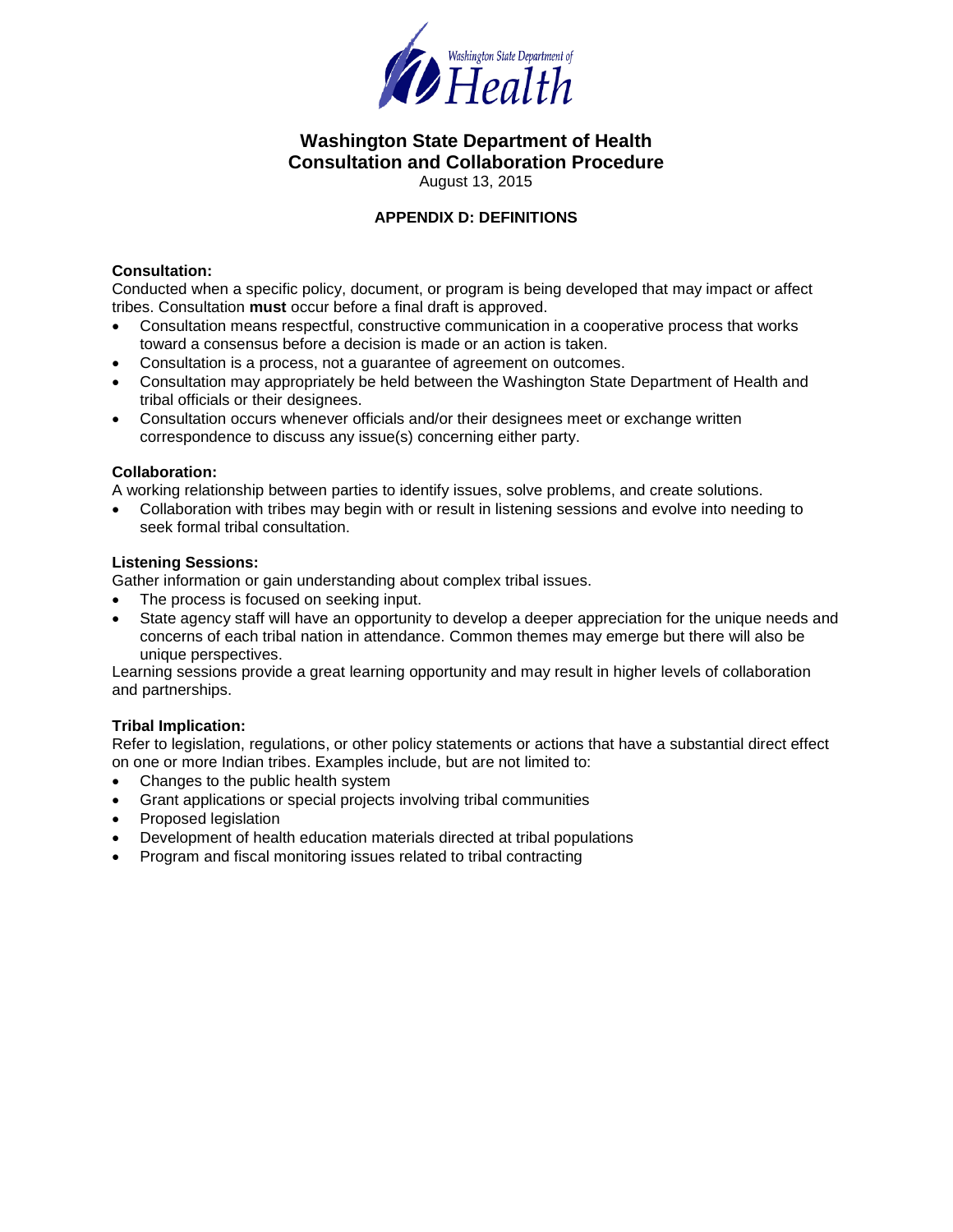

August 13, 2015

## **APPENDIX E: FRAMEWORK AND ROLES**

This consultation policy applies to all Department of Health divisions, programs, and employees:

The **DOH Secretary of Health** is responsible for assuring goals and objectives established in annual Centennial Accord plans are met.

- The Secretary will provide leadership in meaningful tribal engagement and appropriate consultation on issues and actions that impact tribes or AI/AN.
- The Secretary or their designee shall routinely meet with tribally-designated leadership to discuss and resolve high-level policy issues not able to be resolved at the administrative level.
- The Secretary or designee shall be available to attend AIHC (or other tribal affiliated) meetings when necessary or as requested to maintain familiarity with tribal issues or respond to request for information.
- The Secretary assures staff access to appropriate government-to-government training identified through input provided by the American Indian Health Commission (AIHC), Governor's Office of Indian Affairs (GOIA) or other tribal affiliated organizations.
- The Secretary assures an agency Tribal Liaison position is established and staff clearly understands the need to collaborate and communication with the Liaison when necessary.
- The Secretary will meet with the DOH Tribal Liaison on a regular basis and as needed to discuss policy and other changes that may impact tribes.

The **DOH Tribal Liaison** will ensure implementation of this policy, and facilitate and monitor continued exchange of information and resolution of issues between tribes and the department.

- The Liaison will serve as the principal point of contact between DOH, tribes, and tribally-affiliated organizations.
- The Liaison regularly attends and presents agency updates at AIHC or other tribal meetings and facilitates communication.
- The Liaison will ensure DOH executive team, leadership team, and management and other appropriate program staff are informed of major tribal concerns or issues and distribution of information.
- The Liaison facilitates training related to Centennial Accord requirements and government-togovernment relations and policies, as needed.
- The Liaison coordinates development of Centennial Accord Plans and prepares the agency for annual Centennial Accord meetings.
- The Liaison will work with the Governor's Office of Indian Affairs, tribes, tribal entities and organizations to facilitate implementation and modify this policy as needed.
- The Liaison will not be a substitute for the required agency representative listed in Section II, "Parties to Consultation."

**DOH directors and managers**, who implement policy, oversee programs, services, and contracts, are responsible for implementing this policy.

- DOH divisions and offices must have processes in place to assure meaningful and timely input by tribal officials in the development of policies that have tribal implications.
- DOH division and office leaders must ensure tribal officials are consulted early and throughout the process when developing proposed regulations or other activities that may impact tribal health programs.